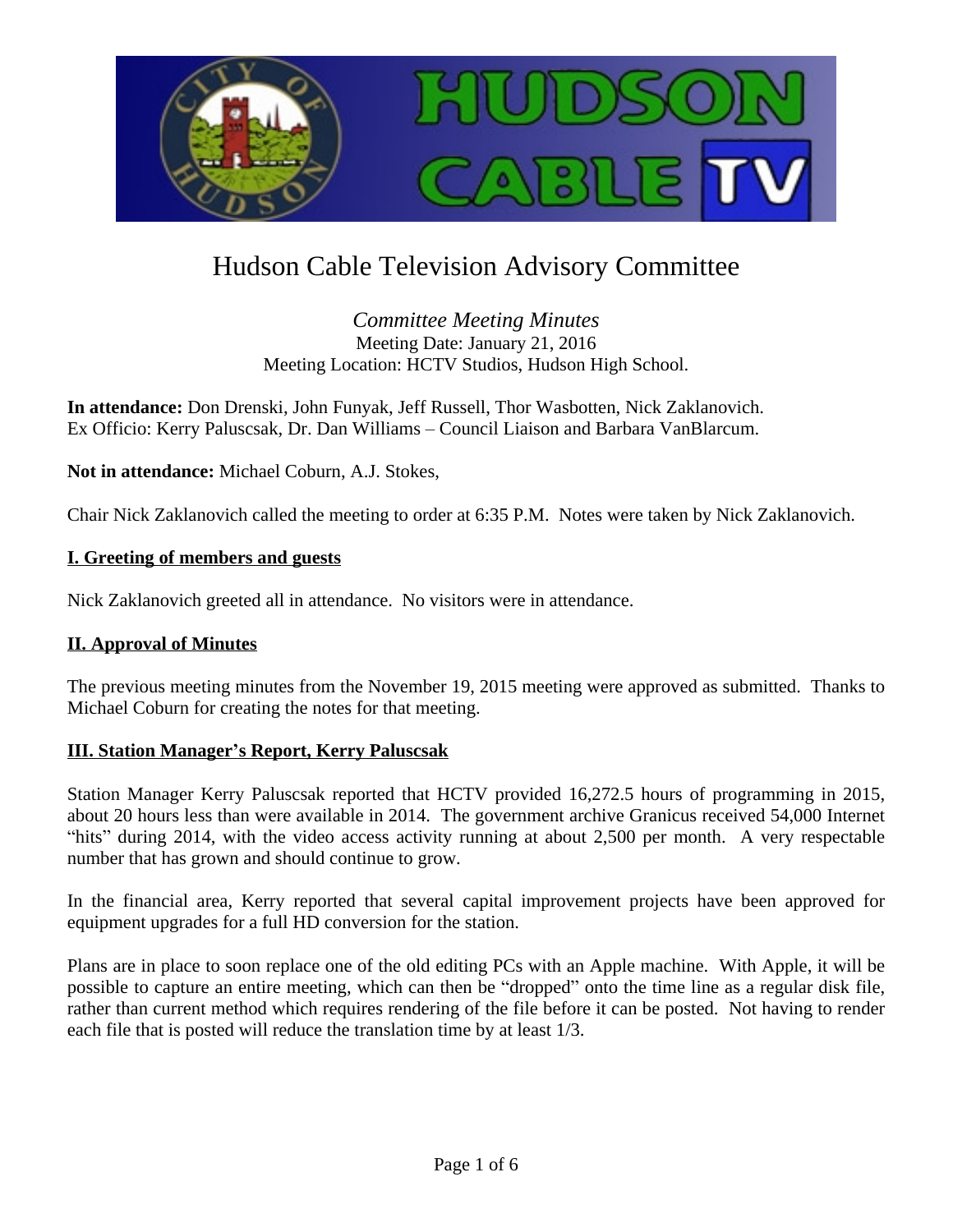# **III. Station Manager's Report, Kerry Paluscsak, continued**

A total of \$70K will be invested in equipment upgrades. Several components of the playback system will be upgraded to HD capability and the on line streaming equipment will be upgraded to HD also. The current PEG Stream Public Access system will be replaced with new equipment. As a result, the video signal available for Public access channel # 15 will be improved. All of the varied types of recording equipment in the station will be upgraded as part of the capital equipment project, including the digital recorder. Kerry said that hopefully there will be \$20K left over for other equipment upgrades.

The City of Hudson broadband internet service named Velocity is growing much faster than anticipated. There is a scheduled Velocity update meeting for potential downtown customers in the next week. Once the project moves on past Phase II, it should move back up Route # 91. Hopefully, the continued growth of the Velocity project could mean additional funding for HCTV operations.

The franchise fees from Time-Warner Cable for 4<sup>th</sup> quarter, 2015 were strong, causing the total year payment to add up to more than \$300K.

With cable access declining and Internet stream access rising, Kerry said that the station plans are to migrate the brand of the station away from the word "cable" and make reference to "community" instead. The first franchise payment for 2016 is expected to be available in mid-February. That payment will be a gauge for what 2016 will provide from franchise fees.

The Time Warner / Charter Communications merger is expected to take place in mid-2016. Since Charter does not have operation currently in Ohio, it is anticipated that no noticeable change will be seen by Time-Warner customers in Hudson.

HCTV did a co-production with SCTV (Solon Community Television) of high school hockey game in December. Classic Teleproductions provided the equipment for the hockey game coverage that was shared by HCTV & SCTV.

Don Drenski asked about the employees that work for the station. Kerry said that the seasonal employees that work during the fall & winter sports season is not a cost-effective way to do things, because the seasonable employees still must have background checks in order to be classified as City employees at a cost of almost \$100 per employee. To be more cost effective, the seasonal employees may be able to be considered quarter time employees.

Thor asked about the year-to-year fund balance for HCTV operations. Kerry said that the current projections from the City Finance Director says that the fund balance will be exhausted in five years. It will then be essential that other forms of funding be in place, such as the Friends of Hudson effort or other sources of funding.

Dr. Williams mentioned that the thank you letter that was written in response to the latest Hudson Rotary contribution to the station was read to the membership at the most recent organization meeting.

# **IV. CAP ACT Update**

No new information relating to the CAP Act was available. Kerry has distributed e-mails from the American Community Television organization with CAP Act information to the committee members.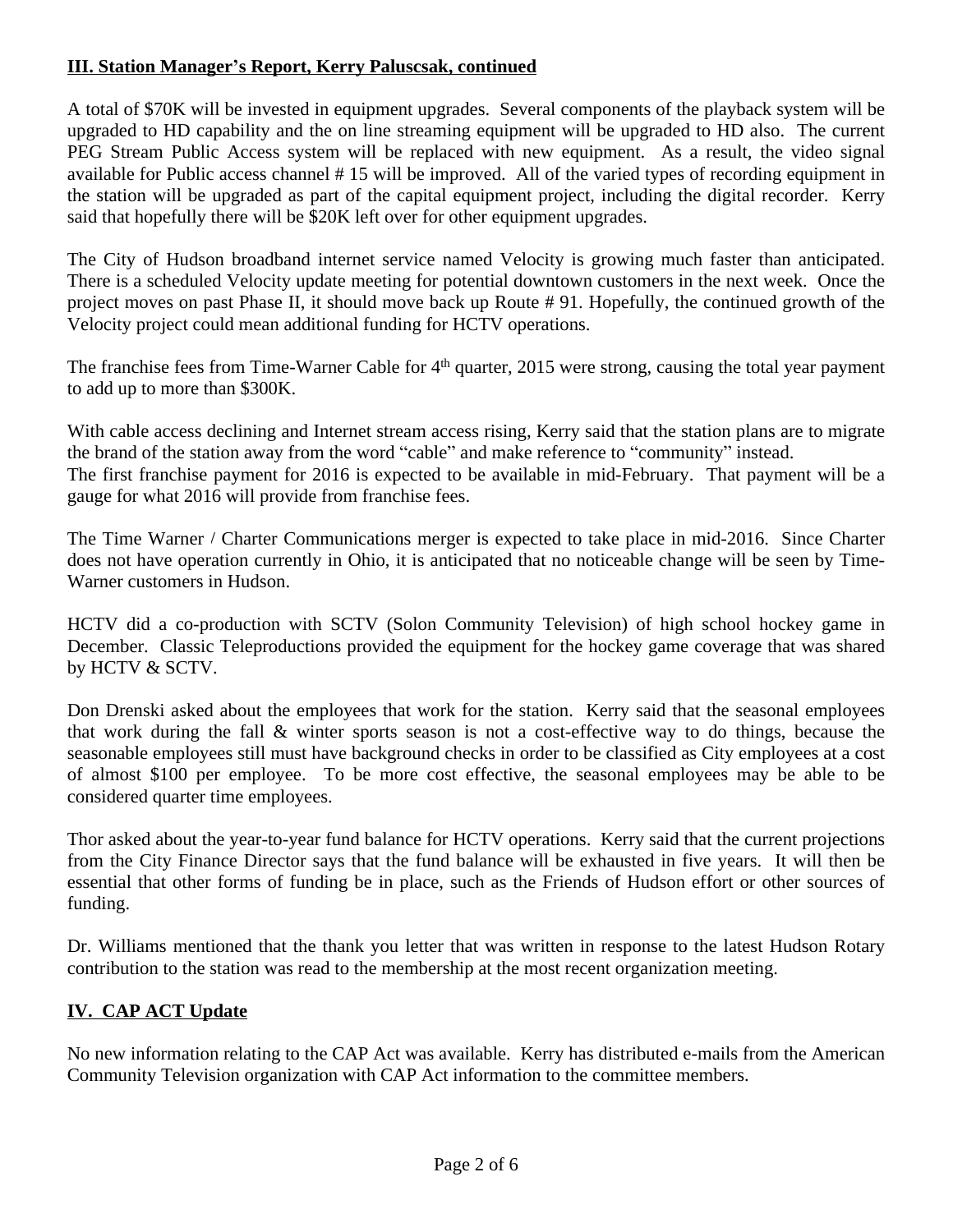#### **V. Time Warner / Charter Comm. update**

Kerry reported that the Charter Communication purchase of Time-Warner Cable is still under government review, but that review should be concluded and the deal should move forward in the second quarter of 2016. Kerry said that his research into Charter shows that they are active in regional sports, so they should not be totally oblivious to public access programming.

Kerry also said that the change to Charter Comm., when it happens should be transparent to the local customer base. It will be up to Charter to offer competitive rates and service that will allow them to maintain or grow their customer base in Hudson.

Kerry said that he had a recent experience with Time-Warner service when HCTV's signal was degraded on the Time-Warner service area. Kerry said that a technician from TWC responded quickly to the report of signal trouble.

Nick asked if the recent distortion in the Channel 16 schedule was the source of the complaint. Kerry said that it was and that TWC had said that the equipment that is currently in use at HCTV is 19 years old and may be the cause of the signal distortion problem. Kerry said that the signal that is being provided up to transmission to TWC is clean, so any distortion problem that is taking place is caused upstream of HCTV. Kerry said that if the problem persists, he will ask TWC to send someone to the studio to look at the modulators in the rack to see if they are the cause of the distortion. If they are, then the TWC equipment needs to be replaced.

# **VI. Public Access Update – Barbara VanBlarcum**

Barbara VanBlarcum reported that Public access activity did slow down as a result of the holiday season.

Laurel Lake provided an Encore Corral music program that was recorded in their meeting room. The Hudson Library provided Regina Bret's talk about her book "God is Always Hiring'. The Genealogical Society has provided video of several of their programs.

One of the local Girl Scout troops created a PSA that will be airing on the station. The 2016 Christian Community Prayer service was recoded, as it has been for several years. Nick provided several varied productions since the last meeting. The Random Acts of Kindness kickoff event will be recorded for presentation on the station.

On a sad note, The Half-Hour show producers have made their last program and will be going on hiatus. The producers have agreed to donate all 110 Half Hour Show programs to the station for use into the future.

On a good note, the Ultimate Game Challenge will resume production, after about a 15-year hiatus.

# **VII. Community Organization Liaison**

Nick reported that he recently had a face-to-face contact with Communications Manager Jody Roberts during a recent Council meeting. This was an opportunity to try to tie up some loose ends that had been in Ms. Robert's court.

Ms. Roberts did receive the press release article that Jeff Russell created that we hoped to have published in the Hub-Times to promote the station to local communities. She said that the release was fine and that once she did place it on City letter head, she would forward the article to the Hub-Times for publication.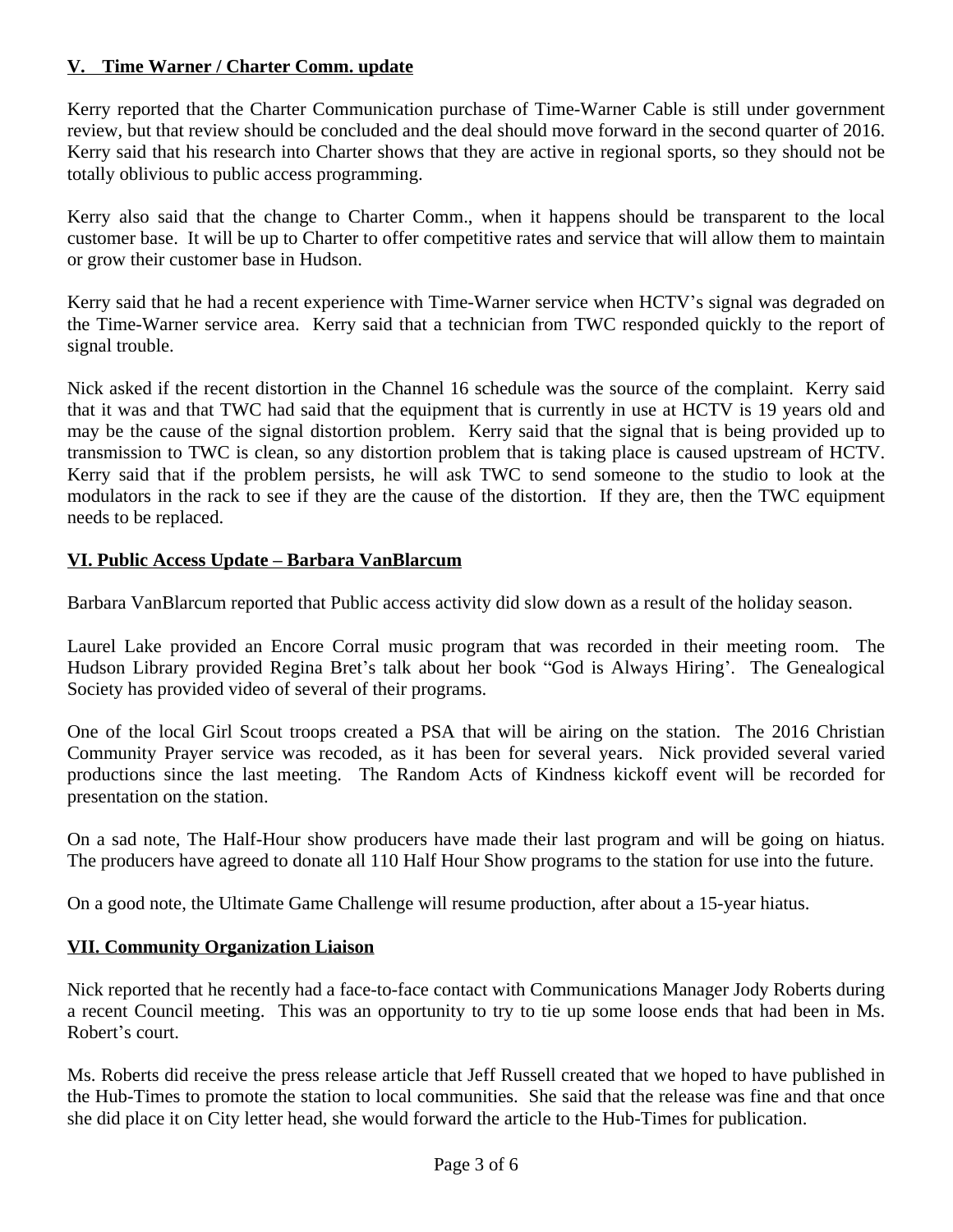# **VII. Community Organization Liaison, continued**

Ms. Roberts also said that the text of the organizational e-mail that we intended to send to local organizations was also approved. With the approval in place, Nick said that he had sent an e-mail message to twenty-one of the organizations that were on a previously developed target organization list, inviting them to have some of the HCTV committee members visit their group meetings to help spur interesting in their organizations using HCTV to promote themselves to the community.

Thor Wasbotten asked if any feedback had been received from the HCTV presence at the Taste of Hudson event, such as new producers or new interest from organizations. It is thought that the Girl Scouts PSA that was recorded and has been appearing on the station was a direct result of a conversation that we had with one of the Taste of Hudson attendees.

Nick did add that he was about half way completed with editing of the video from the Taste of Hudson effort. The video was somewhat difficult to edit because there had been so much raw video of visitors to the HCTV booth that it was difficult to get it cut down to a manageable length.

# **VIII. Committee Fund Raising Development**

Nick said that the preparations for a 501(c)3 organization "Friends of Hudson Community Television" is at a point where officers must be appointed. Plans have been made for the organization meeting on February 4 at 7:00 PM at the Hudson Library. In addition to the Advisory Committee members, Gary Dixon, Frank Youngwerth and Ginny Frazier, all former chairs of the Advisory Committee along with Barbara Bos, who was also a committee member and Tom Vince, noted Hudson historian, all have expressed an interest in joining in on the "Friends of" effort.

Barb suggested that February 3<sup>rd</sup> would be a better date for the meeting. Nick said that he would investigate rescheduling the Library study room for the February 3 date.

Nick reported that he had mentioned the "Friends of" effort at his recent committee reappointment interview with City Council, and his feeling was that Council was supportive of the 501(c)3 creation and the Council members were anxious to see it come to fruition.

#### **IX. Previous Meeting Follow Up**

Dr. Williams asked if the feedback from High School Principal Brian Wilch about trying to get more utilization of HCTV by the schools had been circulated to the members. Kerry said that all had been advised. It was apparent from the response that there was no interest from the schools to expand usage. The main problem with expanded use would be a personnel matter, in that there would have to be a school staff person on site for any student involvement with the station. The school system does not have that personnel flexibility at this time.

Thor suggested that in the current political year, that a forum could be created with Hudson High students to discuss political issues in a kind of roundtable discussion. He suggested he could host a half-hour show that could discuss current events in an open forum. Thor has done a similar session as part his work at Kent State University, and thought that perhaps a Hudson High School version could be an interesting effort. He suggested the roundtable would not have to be a political discussion, but could actually be about any subject that the high school kids would like to discuss.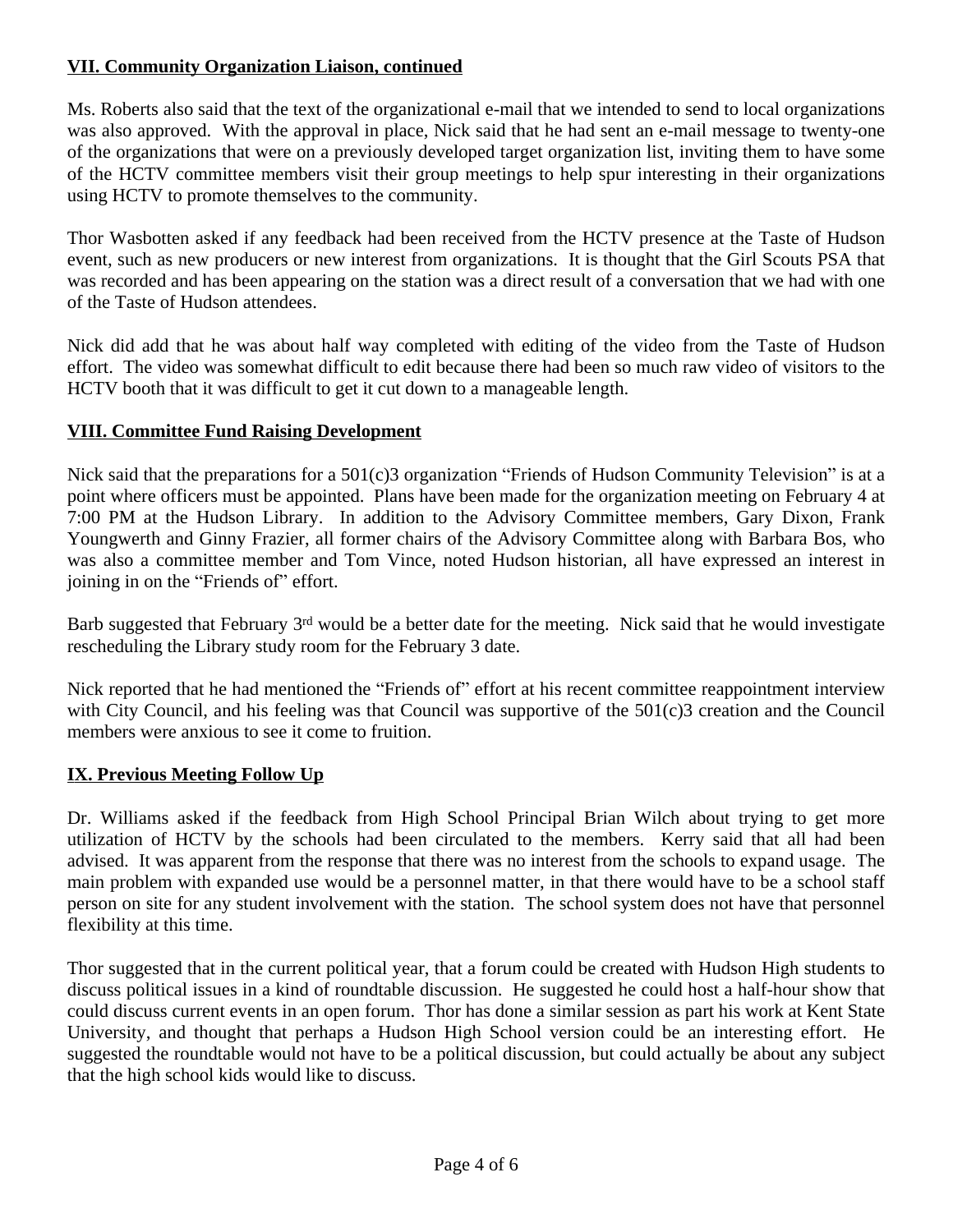#### **IX. Previous Meeting Follow Up, continued**

Dr. Williams suggested that Principal Brian Wilch be contacted about starting a series of roundtable discussion programs. Dr. Williams felt that a discussion program would not require any fund outlay and could be a way to promote use of the HCTV studio by the high school students. Kerry said that he would follow up with Principal Wilch about the roundtable idea to see if there is any interest in moving forward with the program idea. If the discussion group was a small group, the program could be recorded in the studio using HCTV staff & volunteers.

Nick reported that another of the Through the Eyes of the Artist programs from the Library was recorded in the past week. The subject of the most recent programs was Henri Matisse. The recording that was done at the Community Day at the Hudson Farmer's Market also needs to be edited, but perhaps it would make sense to wait to air that one until we get closer to the restart of the Farmer's Markets.

Nick asked about the manning on the upcoming basketball games. Kerry said that he thought that the upcoming game was manned appropriately, but offered an invitation to the committee members to join in and help with the sports productions, if for no other reason, then to see how the productions are done.

Nick asked about the Spring Music concerts. Kerry said that the concerts would be recorded, but would probably not be "aired" live. Due to the fact that many awards are handed out during the Spring concerts, there would be a lot of non-performance time in a live concert that could be bypassed in an edited concert program.

Nick asked if the station name change would be moving forward any time soon. Kerry said that the change away from the word Cable to the word Community, should be in place before the Velocity broadband service moves out to residential customers.

Thor suggested perhaps rolling out a new name before Football season starts to take advantage of the exposure. Kerry suggested that the word TV would still be a part of the service, regardless of if it is received on a standard television or on-line – the computer monitor still being considered as a TV. Kerry requested that the committee members come up with ideas concerning alternate names for the station.

John Funyak suggested that we consider a name that would last for many years into the future and encompass all of the ways that the station programming could be delivered in the next  $10 - 20$  years. He suggested that digital media may be an attractive alternative to TV.

Jeff suggested that the station tag line that is currently "Your Window to The Community" could also be modified to reflect the on-line method of accessing programming. John added that promotion of the new station name in the community could be had by exposure at sports events and other events around town.

Thor asked if funding could be found that would roll the name change effort into a positive marketing campaign for the station. Dr. Williams said that the City budget is strained as it is, so promotional funds from the City would be a long shot, at best.

Kerry said that he thought that the media communications set up that is already in place with the City, using the Internet and social media, would be a good starting point for promotion of the station name change. He also said that our previous arrangements with Sign-a-rama in Macedonia with regards to banners and the like could be used again for the new name promotion.